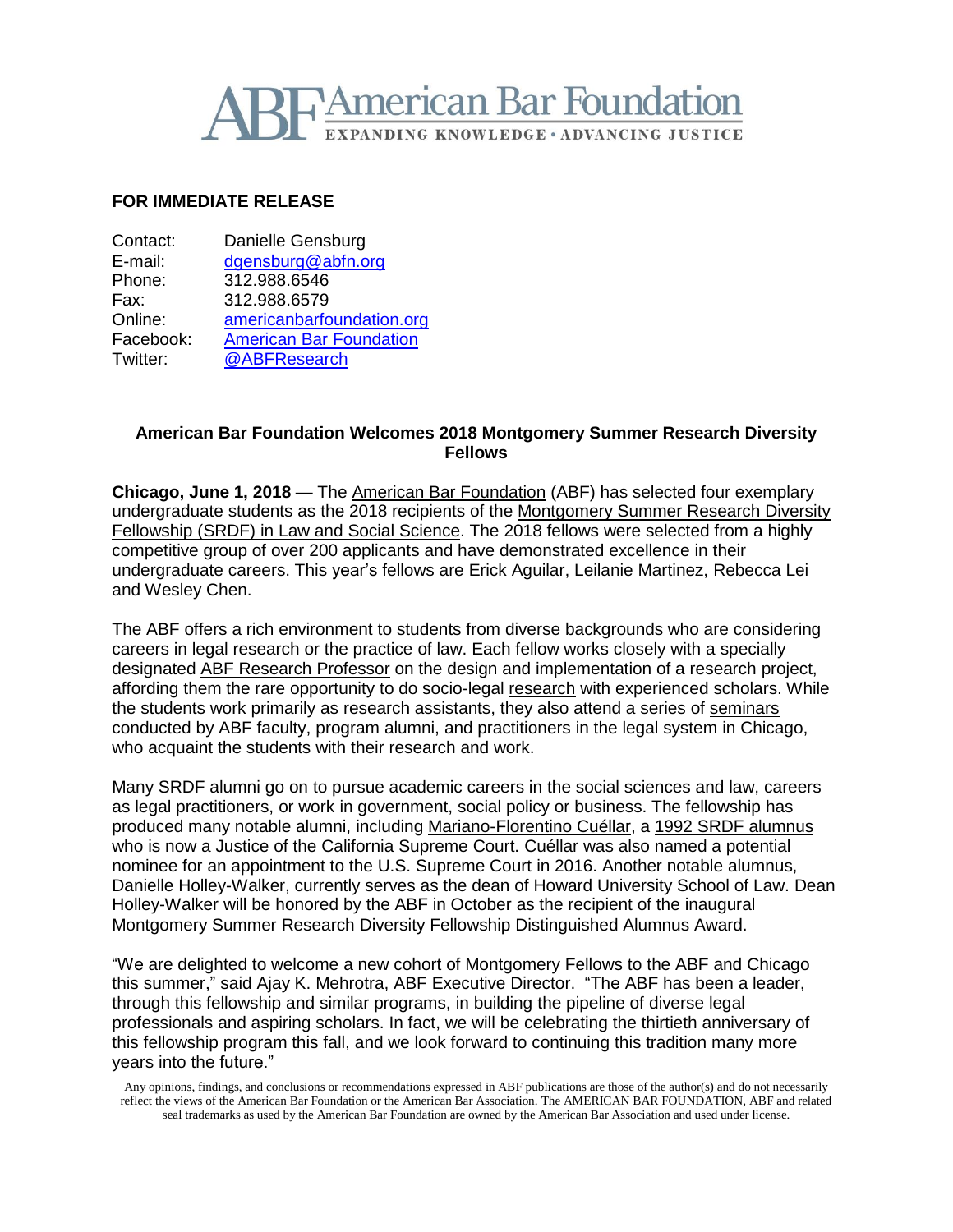# **TAmerican Bar Foundation** EXPANDING KNOWLEDGE · ADVANCING JUSTICE

#### *About the 2018 Montgomery Summer Research Diversity Fellows:*



Erick Aguilar, of Mount Olive, North Carolina, is a rising senior at Duke [University](https://www.duke.edu/) majoring in Migration Geographies of Undocumented Labor as a [Benjamin](https://dukescholars.site-ym.com/page/BNDuke?) N. Duke Scholar and [Point](https://pointfoundation.org/point-apply/meet-our-scholars/) [Scholar.](https://pointfoundation.org/point-apply/meet-our-scholars/) He is interested in the intersection of immigration, globalization, and labor rights. Through his major, he studies how the geography of Central American migration to the U.S. is shaped by Frontera Sur, a Mexican policy enacted in 2014. Aguilar is president of Duke's [Individualized](http://program2.duke.edu/) Majors Union, a firstgeneration mentor, and a community engager with **[Latino's](https://latinoaids.org/programs/deepsouth/) in the Deep South**, where he has

programmed events on helping low-income and undocumented people get access to HIVprevention medication and care. He has worked as a Spanish instructor and field trip coordinator with Plantersville Summer Academy (a summer program for underprivileged students), an advisory intern with Ernst & Young, and has volunteered in Mexico City with La Casa Tochan, a refuge home for Central American migrants in the U.S. He hopes to pursue a J.D./Ph.D. in human geography and will work with ABF [Research](http://www.americanbarfoundation.org/faculty/profile/28) Professor Jothie Rajah during his summer fellowship.



Leilanie Martinez, of Los Angeles, California, is a graduating senior from the University of [California,](https://www.berkeley.edu/) [Berkeley](https://www.berkeley.edu/) majoring in legal studies and Chicanx studies. She is a self-described *feminista* who helps to empower women of color through her work as a senior resident assistant, Girl Scout co-troop leader, and researcher. Martinez is a [Mellon](http://www.mmuf.org/) Mays [Undergraduate](http://www.mmuf.org/) Fellow and studies rights mobilization, issues of inequality, and access to justice. Her current research project explores how women of color facing evictions mobilize their housing rights using legal aid resources. She is an advocate for increased legal aid and volunteers at a community non-profit called Bay Area [Legal](https://baylegal.org/) Aid, where she works on furthering housing justice and reentry services. Martinez hopes to pursue a joint

J.D. and Ph.D. in sociology of law to study issues of inequality and access to justice and will work with ABF Director [Emeritus](http://www.americanbarfoundation.org/faculty/profile/19) Robert Nelson during her summer fellowship.

Any opinions, findings, and conclusions or recommendations expressed in ABF publications are those of the author(s) and do not necessarily reflect the views of the American Bar Foundation or the American Bar Association. The AMERICAN BAR FOUNDATION, ABF and related seal trademarks as used by the American Bar Foundation are owned by the American Bar Association and used under license.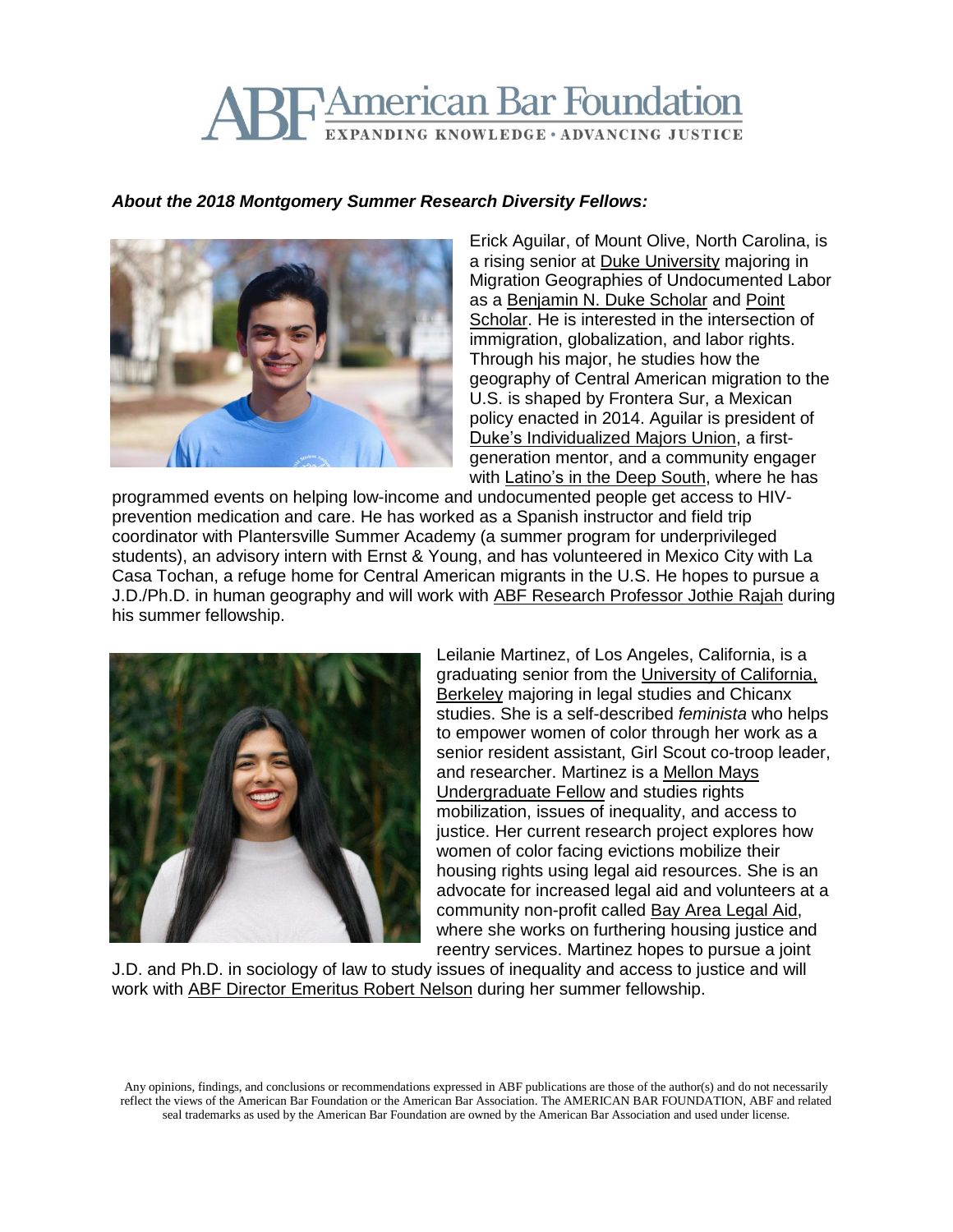## **TAmerican Bar Foundation** EXPANDING KNOWLEDGE · ADVANCING JUSTICE



Rebecca Lei, of Alhambra, California, is a rising senior at the University of [California,](https://www.berkeley.edu/) Berkeley pursuing a B.A. in legal studies. She is interested the intersection between law and the social sciences, particularly constitutional law and the experiences of minority groups within the legal system. Lei served as an AmeriCorps member in the Bay Area [Division](https://www.bayareajusticecorps.org/) of [JusticeCorps](https://www.bayareajusticecorps.org/) in 2016 working to improve access to justice by assisting self-represented litigants in minority and low-income communities. She is an active member of [Berkeley's](https://csa.berkeley.edu/) Chinese Student [Association](https://csa.berkeley.edu/) and a research assistant in the [Department](http://legalstudies.berkeley.edu/) of Legal Studies. She has also worked in her hometown community as a writing

tutor at East Los [Angeles](http://www.elac.edu/) College and volunteered at the Superior Courts of Los [Angeles.](http://www.lacourt.org/) In Spring 2018, she lived for a semester abroad in Rome, where she studied the political and sociological complexities of Roman society. Lei hopes to pursue a J.D. in law and will work with ABF [Executive](http://www.americanbarfoundation.org/faculty/profile/46) Director and Research Professor Ajay Mehrotra during her summer fellowship.



Wesley Chen, of Old Bridge, New Jersey, is a rising junior at [Georgetown](https://sfs.georgetown.edu/) University School of [Foreign](https://sfs.georgetown.edu/) Service majoring in international politics and pursuing a B.S. in foreign service and a certificate in American studies. He is interested in international law, foreign policy, economics, global migration, and the impact of the judicial system on democracy. He is currently working on a thesis focused on the counter-majoritarian difficulty in the U.S. Last year, he served as a research assistant to [Professor](https://www.qatar.georgetown.edu/profile/uday-chandra) Uday [Chandra](https://www.qatar.georgetown.edu/profile/uday-chandra) at [Georgetown's](https://cirs.georgetown.edu/) Center for [International](https://cirs.georgetown.edu/) and Regional Studies and studied comparative perspectives on

populism and fascism in democratic politics with a focus on contemporary India. At Georgetown, he has participated in Model United Nations and the Honor [Council](https://honorcouncil.georgetown.edu/) and served as an undergraduate teaching assistant and tutor. Last summer, Chen traveled to the Greek island of Lesbos as part of a service trip, where he assisted Syrian refugees. He hopes to pursue a J.D. to further his study in international law and will work with ABF Research [Professor](http://www.americanbarfoundation.org/faculty/profile/10) Terrence [Halliday](http://www.americanbarfoundation.org/faculty/profile/10) during his summer fellowship.

Any opinions, findings, and conclusions or recommendations expressed in ABF publications are those of the author(s) and do not necessarily reflect the views of the American Bar Foundation or the American Bar Association. The AMERICAN BAR FOUNDATION, ABF and related seal trademarks as used by the American Bar Foundation are owned by the American Bar Association and used under license.